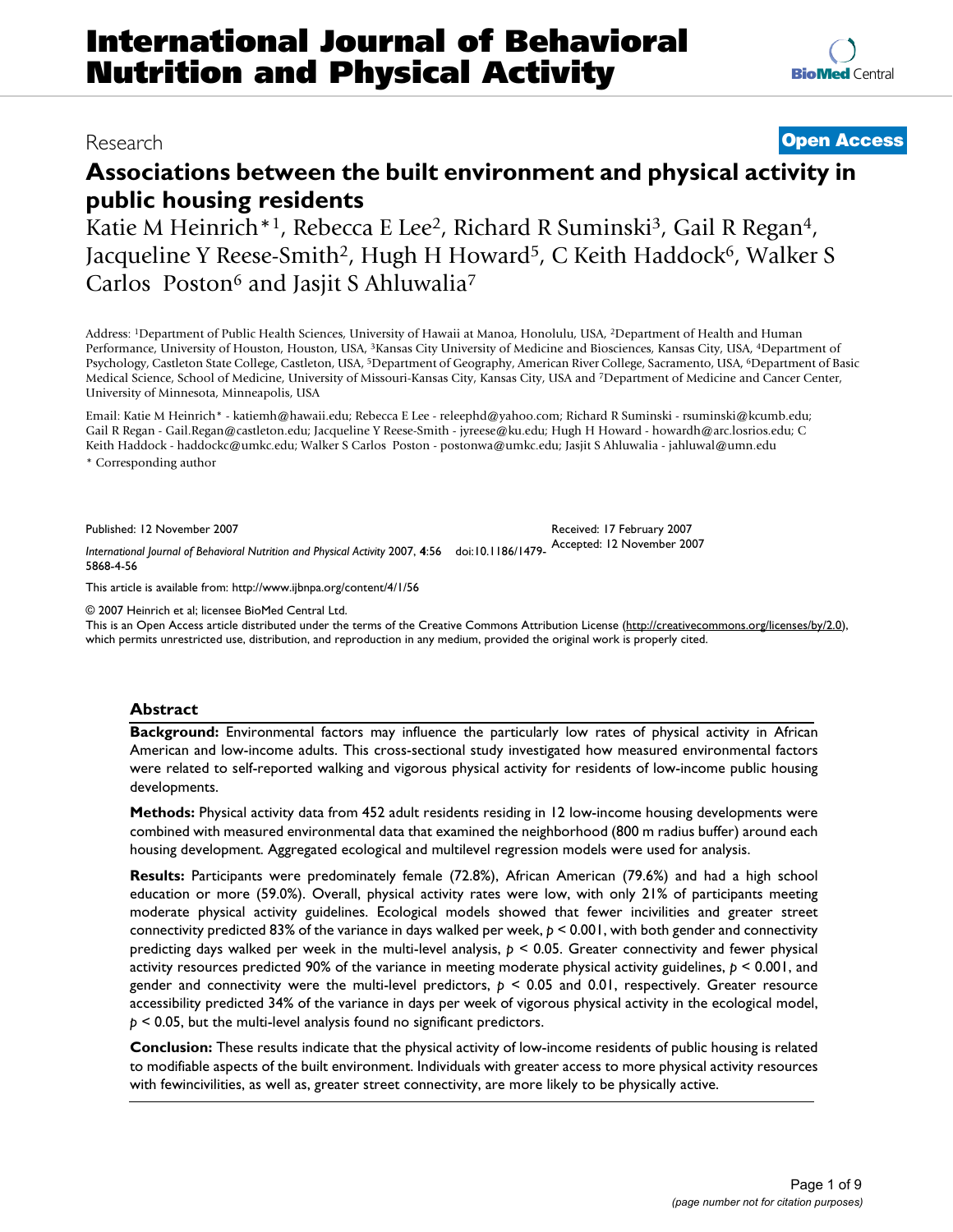#### **Background**

Despite widespread efforts to increase physical activity, less than half of Americans reach nationally recommended levels [1]. The relationship between neighborhood of residence and physical activity has become an important area of investigation based on initial findings suggesting that neighborhood of residence differentially influences physical activity rates [2]. When aggregated at the neighborhood level, socioeconomic status (SES) [3- 6], access to physical activity resources [3,7], and the quality and accessibility of the pedestrian environment [7-9] appear to influence physical activity, although most investigations to date have typically relied on broadly-defined existing records (e.g., census data, business telephone listings) or self-reports of the presence or absence of neighborhood factors [10].

Several studies have found that residents in low SES neighborhoods report lower physical activity levels than residents of medium to high SES neighborhoods, even after adjusting for individual differences (e.g., income) [3- 6]. This relationship has been hypothesized to reflect fewer physical activity resources and opportunities. In contrast, other studies have found increased walking (related to poverty and renting) [11] or overall energy expenditures [12] among those living in lower SES neighborhoods. Lower SES neighborhoods tend to have higher residential density, more renters (than owners), social norms of congregating outdoors, and more opportunities for energy expenditure through work or travel [11,12]. In addition, individuals in lower SES neighborhoods have lower rates of automobile ownership, increasing their reliance on public transit or non-motorized transportation modes [13].

Simply having more parks available has been found to facilitate walking and bicycling [14]. Lower-income urban adults with access to walking/jogging trails and parks have reported higher rates of physical activity (OR = 1.89 and 1.95, respectively) than those without trail and park access. As the number of available physical activity resources increased, so did the likelihood of meeting physical activity guidelines [3]. Nevertheless, low SES neighborhoods often have few physical activity resources available [6,7], and many are low quality or poorly maintained [15,16].

Neighborhood aesthetics also appear to influence physical activity. For example, the highest rates of resident walking are found in areas that are safe and aesthetically pleasing [8,9]. At the same time, physical decay, including "incivilities" (e.g., litter, vandalized buildings, graffiti), influences perceptions of neighborhood quality, impacting residents' health behaviors [11]. In neighborhoods with high rates of poverty and low rates of home ownership, the presence of incivilities may create settings that appear unappealing and unsafe, discouraging outdoor physical activity [11]. Brownson and associates found that lower-income individuals reported higher frequencies of incivilities (i.e., heavy traffic, unattended dogs, and air pollution) as barriers to physical activity than higherincome individuals, [17] demonstrating the complexity of understanding neighborhood influences on physical activity.

Walking, the most popular physical activity reported by Americans [11], may be especially sensitive to neighborhood conditions. Walking on a regular basis can result in significant health benefits, as moderate intensity physical activities equivalent to brisk walking (i.e., a daily, 30 minute brisk walk) help prevent numerous diseases and early death [5,6]. Despite the popularity and promising health benefits, few individuals get sufficient amounts of walking to gain health benefits [12]. In addition, the connectivity of streets, or the availability of direct and alternative travel routes between two destinations, fosters higher rates of resident physical activity for transportation, such as walking or bicycling [2,18]. Streets designed in a grid pattern with few obstacles (e.g., highways or other pedestrian barriers) preventing travel between destinations have high connectivity [2]. Street connectivity has been positively related to the number of minutes of moderate daily physical activity; neighborhood residents with high connectivity were 2.4 times more likely to meet walking recommendations than residents of neighborhoods with lower connectivity [19].

Previous research has used both self-reported perceptions and objective measurements of the environment to link elements of the built environment to physical activity [see [20-22] for reviews]. More researchers have studied selfreported perceptions of the environment than objective measures of the environment, and most studies on the built environment and physical activity have not directly assessed the environment by relying on pre-existing data sources [10]. Studies using objective and direct measures may be preferable over self-reported measures, because self-reported measures may reflect individual biases. Preexisting data sources do not provide information about the modifiable characteristics of the environment, and direct objective measures can help identify these built environment elements that may be modified or enhanced via policy interventions [20,23]. There is a need to identify these modifiable characteristics of the environment that affect physical activity [24] using instruments that include concrete measures of the physical dimensions of the of the built environment factors under investigation [25]. Despite much interest and preliminary findings, many questions remain concerning the nature and scope of the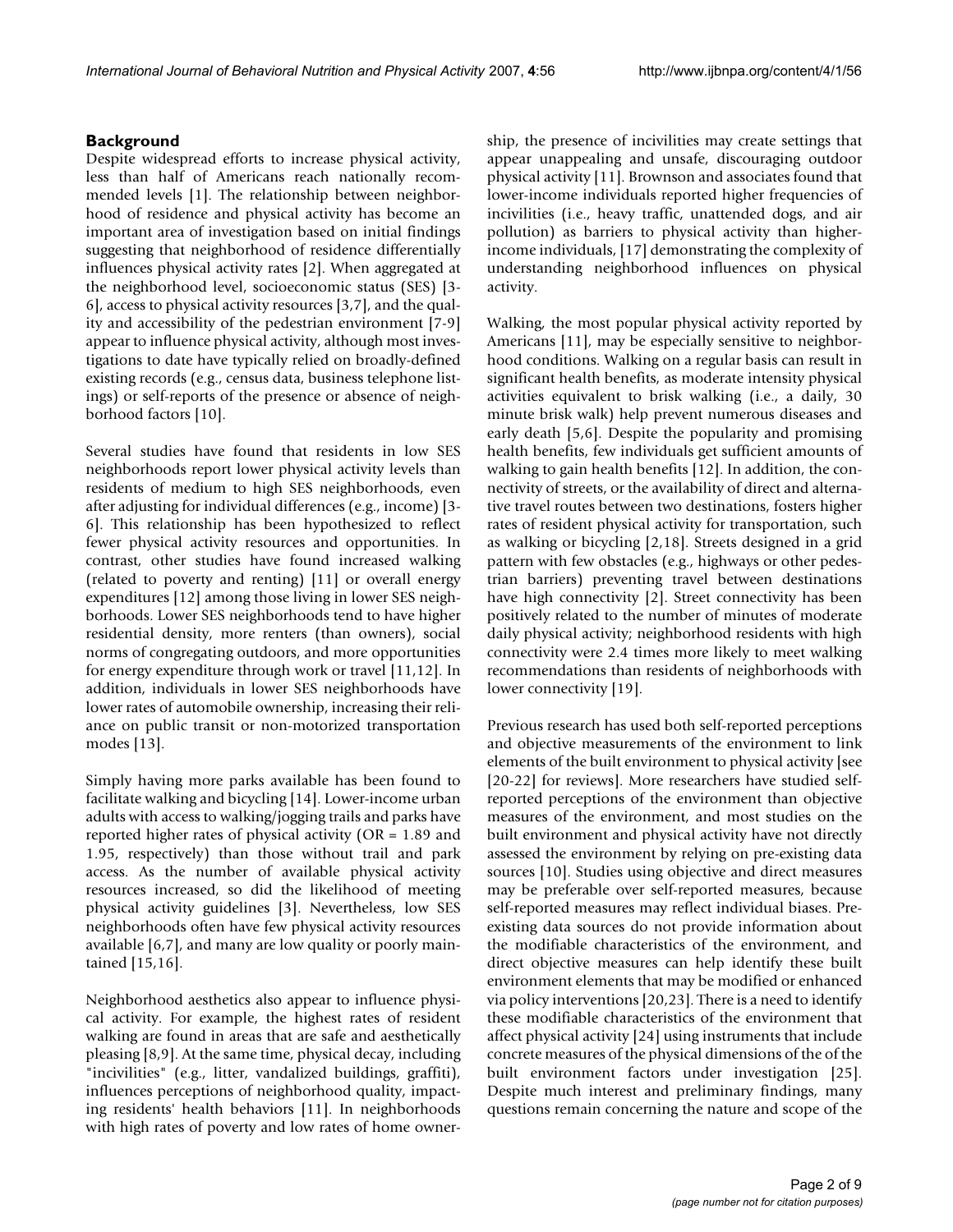relationship between the built environment and physical activity [26].

This study was designed to investigate how measured environmental factors (i.e., street connectivity and the number, type, accessibility, and quality of physical activity resources) are related to self-reported walking and vigorous physical activity for residents of low-income public housing developments. We hypothesized that residence in neighborhoods with higher street connectivity would be associated with more days walked per week and a greater likelihood of meeting guidelines for moderate physical activity. Further, we hypothesized that residence in neighborhoods with more physical activity resources and fewer incivilities would be associated with more days of vigorous physical activity.

#### **Methods**

This project used cross-sectional data from two separate studies. Study 1: Pathways to Health (PATH), provided self-report physical activity data from residents residing in 12 public housing developments and section 8 housing (i.e., below poverty income levels); and Study 2: Understanding Neighborhood Determinants of Overweight and Obesity in Kansas City (UNDO-KC), provided street connectivity data and the number, type, accessibility, and quality of physical activity resources available in the neighborhoods surrounding the 12 public housing developments.

#### *Study 1*

The PATH study held health fairs at 12 public housing developments in a large metropolitan area in order to recruit residents into a smoking cessation study [27-29]. All residents were eligible to attend.

#### *Participants*

Four hundred seventy people volunteered to participate in the 12 PATH health fairs (a participation rate of 18.6%; multiple methods were used to maximize participation rates, and are addressed in Heinrich et al. [16]). Mean age for participants was 44.0 y (*SD* = 16.6 y), and 338 of the participants (72.8%) were female. Over half of the participants (59.0%,  $N = 273$ ) had the equivalent of a high school education or more. Most of the participants were African American (*N* = 367, 79.6%); 47 (10.2%) were Caucasian, 15 (3.3%) were Hispanic or Latino, 1 (0.2%) was Asian, and 31 (6.7%) were of other ethnic or racial groups not specified (for a complete report of all demographics by housing development, please see Table 1 in Heinrich et al. [16]). Housing development residents met the 2004 U.S. Department of Health and Human Service's poverty guidelines (i.e., annual household income of \$18,850 or less per year for a family of four) [30].

#### *Measures*

#### *Self-reported physical activity*

Two questions adapted from the National Health Interview Survey asked about walking: 1) "About how many days did you walk for exercise in the past two weeks?" and 2) "On average, how many minutes did you walk each time?" These questions have demonstrated a significant test-retest correlation in ethnic minority samples (*r* = 0.33, *p* < 0.05) [31]. Days of vigorous physical activity during the past week was determined by asking participants, "On how many of the last 7 days did you participate in any sports or exercise that made you sweat or breathe hard for at least 20 minutes at a time?" [32]. This question also has shown significant test-retest reliability with Kappa coefficients ranging from 60% to 84% [33]. Self-reported physical activity from the past seven days assessed using these questions has been found to have validity correlations of  $r = 0.50$  and  $r = 0.53$  with accelerometers [34].

|  | Table 1: Ecological and physical activity characteristics of the neighborhoods (N = 12). |  |  |
|--|------------------------------------------------------------------------------------------|--|--|
|--|------------------------------------------------------------------------------------------|--|--|

|                          | <b>Characteristics</b>                 | Mean | <b>Standard deviation</b> | Range         |
|--------------------------|----------------------------------------|------|---------------------------|---------------|
| Ecological               | <b>Number of PA resources</b>          | 4.6  | 2.8                       | $0 - 8$       |
|                          | <b>Street connectivity</b>             | 88.5 | 25.1                      | $50 - 138$    |
|                          | <b>Accessibility (%)</b>               | 81.3 | 28.1                      | $1.0 - 100.0$ |
|                          | Average number of incivilities         | 7.9  | 5.5                       | $0.01 - 16.0$ |
|                          | Average number of features used for PA | 2.5  | $\mathbf{L}$              | $0.01 - 4.2$  |
|                          | <b>Average feature quality</b>         | 2.3  | 0.9                       | $0.01 - 3.0$  |
|                          | Average number of visitor amenities    | 3.5  | $\mathsf{I}$ .4           | $0.01 - 5.0$  |
|                          | Average amenity quality                | 2.2  | 0.7                       | $0.01 - 2.7$  |
| <b>Physical activity</b> | Average days walked per week           | 3.0  | 0.4                       | $2.3 - 3.5$   |
|                          | Average days of vigorous PA per week   | 1.6  | 0.6                       | $0.5 - 2.7$   |
|                          | Percent meeting moderate PA guidelines | 20.4 | 8.1                       | $11.1 - 36.0$ |

PA = Physical activity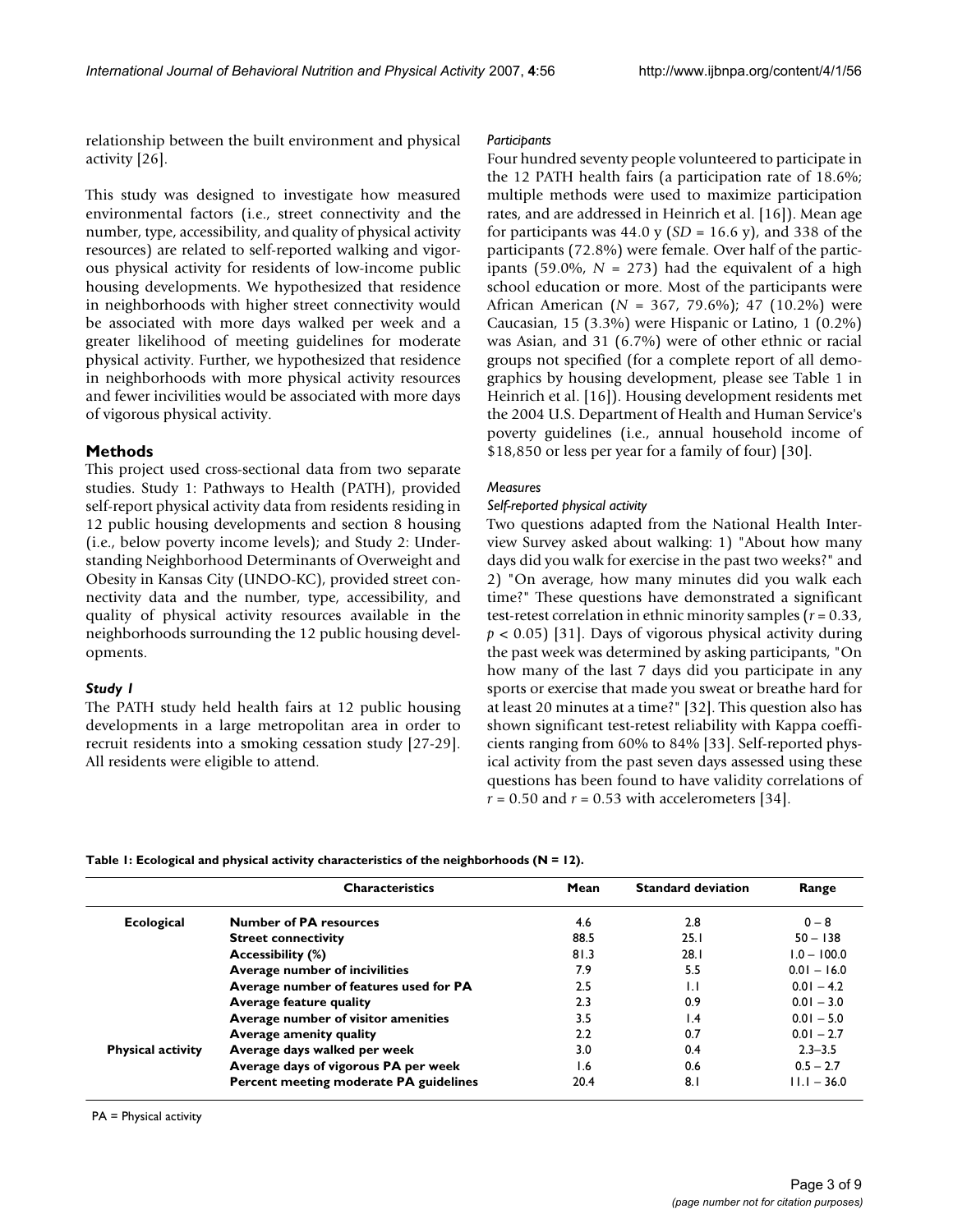#### *Procedures*

Health fairs were staffed by trained PATH team members (e.g., physicians, research assistants), trained Community Outreach Resident members, and local agencies (e.g., American Red Cross). Health fair participants visited ten stations in total and finished by eating a free healthy meal that emphasized high fruit and vegetable, and low fat consumption. Questionnaire data was verified by each interviewer and audited for completeness by a designated team member. To maintain database accuracy, data were double-entered.

# *Study 2*

The UNDO-KC study measured specific characteristics of the neighborhoods surrounding the PATH housing development locations, including the number and characteristics of physical activity resources and street connectivity. The UNDO-KC study's primary aim was to directly assess factors of the built environment thought to affect overweight and obesity [see [16]].

# *Neighborhoods*

Neighborhoods were designated as an 800 m radius circle area around the center of each public housing development [35]. This distance was chosen to include all possible destinations within a 10 – 15 min walk for residents, and to include every physical activity resource to which a resident, even those in automobiles, might be exposed to on a daily basis.

# *Measures*

The Physical Activity Resource Assessment instrument (PARA) was used to count and evaluate all neighborhood physical activity resources. The PARA, a checklist instrument, has shown good inter-rater reliability (*ks* > 0.77) and has been previously described in detail [15,16]. The PARA was used to measure the type of physical activity resource (e.g., park, trail, community center). The number of features used for physical activity was measured (13 possible features; e.g., tennis courts, baseball fields) along

| Table 2: Aggregated neighborhood-level correlations ( $N = 12$ ). |  |  |
|-------------------------------------------------------------------|--|--|
|                                                                   |  |  |

with the number of visitor amenities (12 possible amenities; e.g., benches, drinking fountains). The quality of each feature or amenity present was then objectively rated on a three point scale (i.e.,  $1 = poor$ ,  $2 = medicine$ ,  $3 = good$ ). The number of resource incivilities (12 possible incivilities; e.g., litter, graffiti) were also coded into one of four categories where  $4 = not present$ ,  $3 = a little$ ,  $2 = a medium$ amount, and  $1 = a$  lot, with operational definitions providing the cut points for these categories. Incivilities were reverse coded for analysis to determine the average number of incivilities per housing development. Cost for use was used to indicate physical activity resource accessibility (i.e., free = higher accessibility, pay = lower accessibility). A total of 55 physical activity resources were found for all neighborhoods (*M* = 4.6, *SD* = 2.78, per neighborhood), although one neighborhood had none. (See [16], Table 2 for complete PARA results by neighborhood.)

To calculate street connectivity (i.e., intersection density), area maps were initially generated and verified during windshield surveys. Any misplaced streets were corrected or added as necessary to the maps. Then, two staff members examined all intersections and those containing three *or more* streets intersecting at the same point were counted to indicate street connectivity [18]. The counts ranged from 50 to 138 intersections of three *or more* streets with an average of 88.5 (*SD* = 25.1) per neighborhood.

# *Statistical analyses*

A total of 470 participants were entered into this combined study; however, walking and vigorous physical activity data were missing for 18 participants resulting in a sample size of 452. The average number of days walked per week, the status of meeting moderate physical activity guidelines, and the average days of vigorous physical activity per week were calculated for each individual.

Two conceptually different approaches were used to examine the association between housing development characteristics and physical activity outcomes. First, the

|                               | Days walked<br>per week | <b>Percent meeting</b><br>moderate PA guidelines | Days per week<br>of vigorous PA |
|-------------------------------|-------------------------|--------------------------------------------------|---------------------------------|
| <b>Number of PA resources</b> | $-0.31$                 | $-0.30$                                          | 0.43                            |
| <b>Connectivity</b>           | $0.74***$               | $0.87**$                                         | $-0.09$                         |
| <b>Accessibility</b>          | $-0.11$                 | 0.14                                             | $0.58*$                         |
| <b>Incivilities</b>           | $-0.62*$                | $-0.38$                                          | 0.47                            |
| <b>Features</b>               | $-0.01$                 | 0.12                                             | 0.36                            |
| <b>Feature quality</b>        | 0.02                    | 0.04                                             | 0.49                            |
| <b>Amenities</b>              | 0.01                    | 0.09                                             | 0.49                            |
| <b>Amenity quality</b>        | $-0.03$                 | 0.23                                             | 0.46                            |

\**p < 0.05;*\*\**p < 0.01*

PA = Physical activity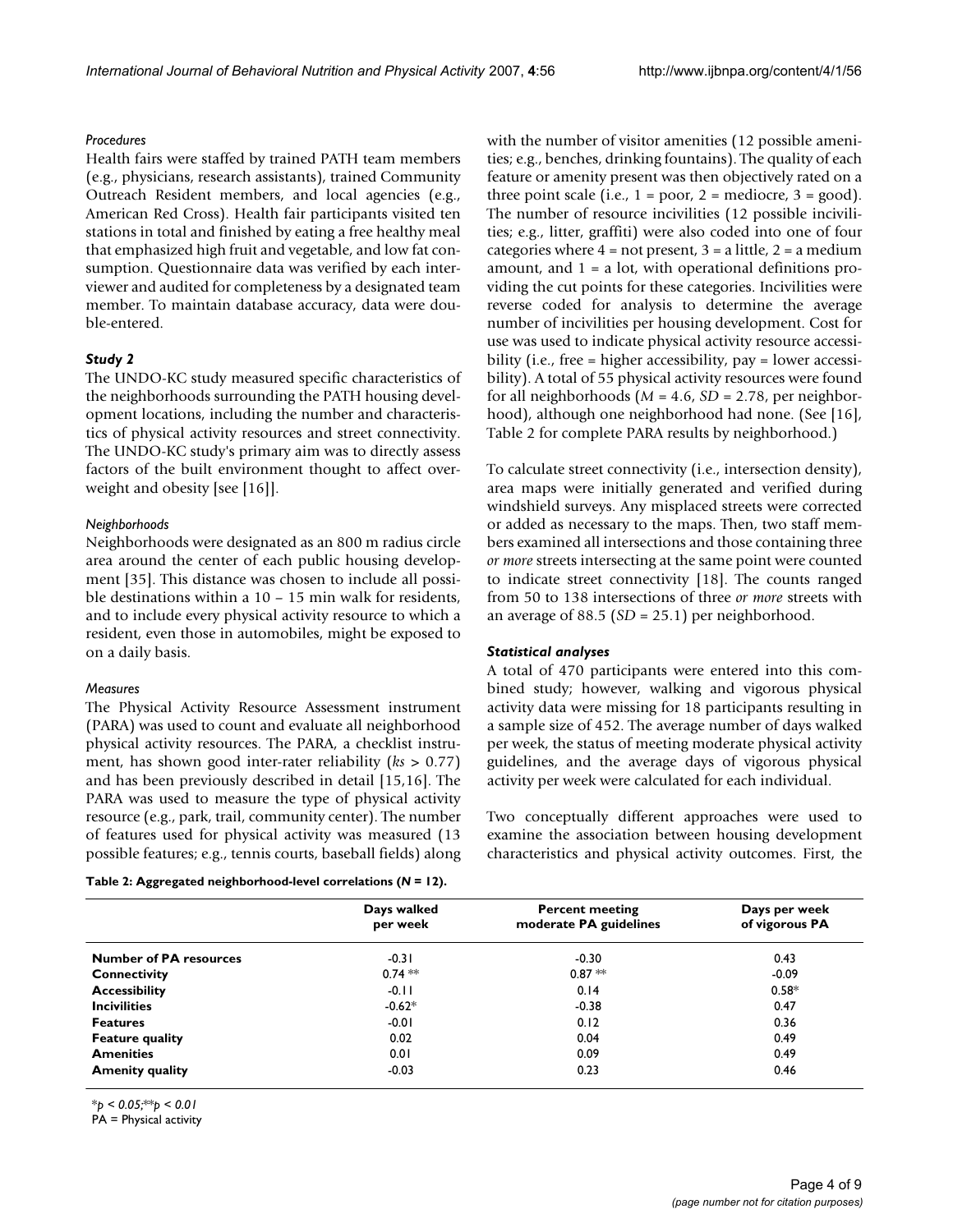association between housing development characteristics and population outcomes at the housing development level (*N* = 12) was examined. Next, outcomes at the participant level  $(N = 452)$  were explored using multi-level models. Specific methods used to develop both sets of models are outlined below.

#### *Ecological models*

In the first set of models, often termed Ecological Models, the association between housing project characteristics and the population average level of physical activity was examined [36,37].(Greenland, 2002; Wu Wen & Kramer, 1999). All individual and physical activity resource data were aggregated at the neighborhood level (*N* = 12), and the mean, standard deviation, and range values were determined for each variable. Ecological analysis is a powerful tool for answering questions about the populationwide effects of community interventions or characteristics.

Initially, Pearson product moment bivariate correlation analyses were computed between the aggregated individual variables (i.e., days walked per week, percent meeting moderate physical activity guidelines; i.e.,  $\geq 150$  min/wk, and days per week of vigorous physical activity) and the environmental variables (i.e., number of physical activity resources, street connectivity, resource accessibility, total incivilities, number and quality of resource features, and the number and quality of resource amenities). To examine the population level effects, ecological analyses were performed through multiple regression modeling, again using neighborhood as the unit of analysis  $(N = 12)$ . Three models were generated for each of the physical activity variables (dependents): 1) days walked per week; 2) percent meeting moderate physical activity guidelines; and 3) days per week of vigorous physical activity. Each model controlled for gender and used the eight ecological variables as the independent variables. All analyses were conducted using SPSS version 14.0 (SPSS Inc, Chicago, IL, USA), with alpha set *a prioi* at 0.05.

#### *Multilevel models*

Mixed regression models were used to examine the relationship between housing development characteristics and the three physical activity outcomes at the participant level. Two of the independent variables were not normally distributed. Days walked per week was categorized based on sample distribution into None (0, 29%), Low (0.5– 2.5, 26%), Medium (3.0–6.0, 16%) and High (7.0, 29%), while days per week of vigorous physical activity was categorized based on sample distribution and meeting recommended levels into None (0, 62%), Low (1–2, 13%), Medium (3–5, 12%) and High (6–7, 13%). Because the physical activity outcome variables were non-Gaussian, each model was fit using the SAS GLIMMIX procedure.

In each model, housing development was included as a random factor along with the predictor variables. For the dichotomous outcome of meeting moderate physical activity guidelines, the model was fit using the binominal response distribution and the Logit link function. For the two ordinal outcomes, models were fit using the Multinominal (ordered) response distribution and the cumulative Logit link function. Thus, ordinal models examine the likelihood of a participant being at a higher level of the response variable given their score on an independent variable. Given the number of potential predictor variables and collinearity between variables, each predictor variable, along with gender, was screened prior to entry into a multivariate model [38]. In addition, because the individual level distributions of some key independent variables (e.g., number of physical activity resources, street connectivity, average number of incivilities per resource, average number of features per resource, average feature quality per resource, average number of amenities per resources, and average amenity quality per resource) were not normal, they were dichotomized using a median split. Accessibility also did not have a normal distribution and was dichotomized as either free or pay for use.

#### **Results**

#### *Days walked per week*

Of the 452 participants, 28.8% walked every day during the past week while 29.2% did not walk at all. Although men reported more walking (*M* = 3.65 days/wk, *SD* = 3.05) than women (*M* = 2.79 days/wk, *SD* = 2.79), this difference was not statistically significant, *p* > 0.05. The average number of days per week the participants reported walking was 3.03 (*SD* = 2.89; see Table 1). At the aggregated neighborhood level, the average number of days walked in the past week ranged from 2.3 to 3.5 days/wk  $(M = 3.0 \text{ days/wk}, SD = 0.4 \text{ days/wk}).$ 

#### *Percent meeting moderate physical activity guidelines*

Ninety-five participants (21.0%) indicated they walked an average of 30 minutes or more on five or more days per week (i.e., meeting recommended levels of  $\geq$  150 minutes per week). Some walking in the past week (0.5 to 4.5 days/ wk) was reported by 36.7% (*N* = 166) of the participants, while almost one-third of the sample  $(29.2\%, N = 132)$ reported no walking in the past two weeks. The average percent of participants meeting moderate physical activity guidelines at the neighborhood level ranged from 11.1% to 36.0% (*M* = 20.4%, *SD* = 8.1%; see Table 1).

#### *Days per week of vigorous physical activity*

Sixty-two percent  $(N = 281)$  of participants reported that they did not do any vigorous physical activity during the past week (0 days/wk), while 12.8% (*N* = 58) were vigorously active every day (7 days/wk). Women reported slightly more vigorous physical activity (*M* = 1.58 days/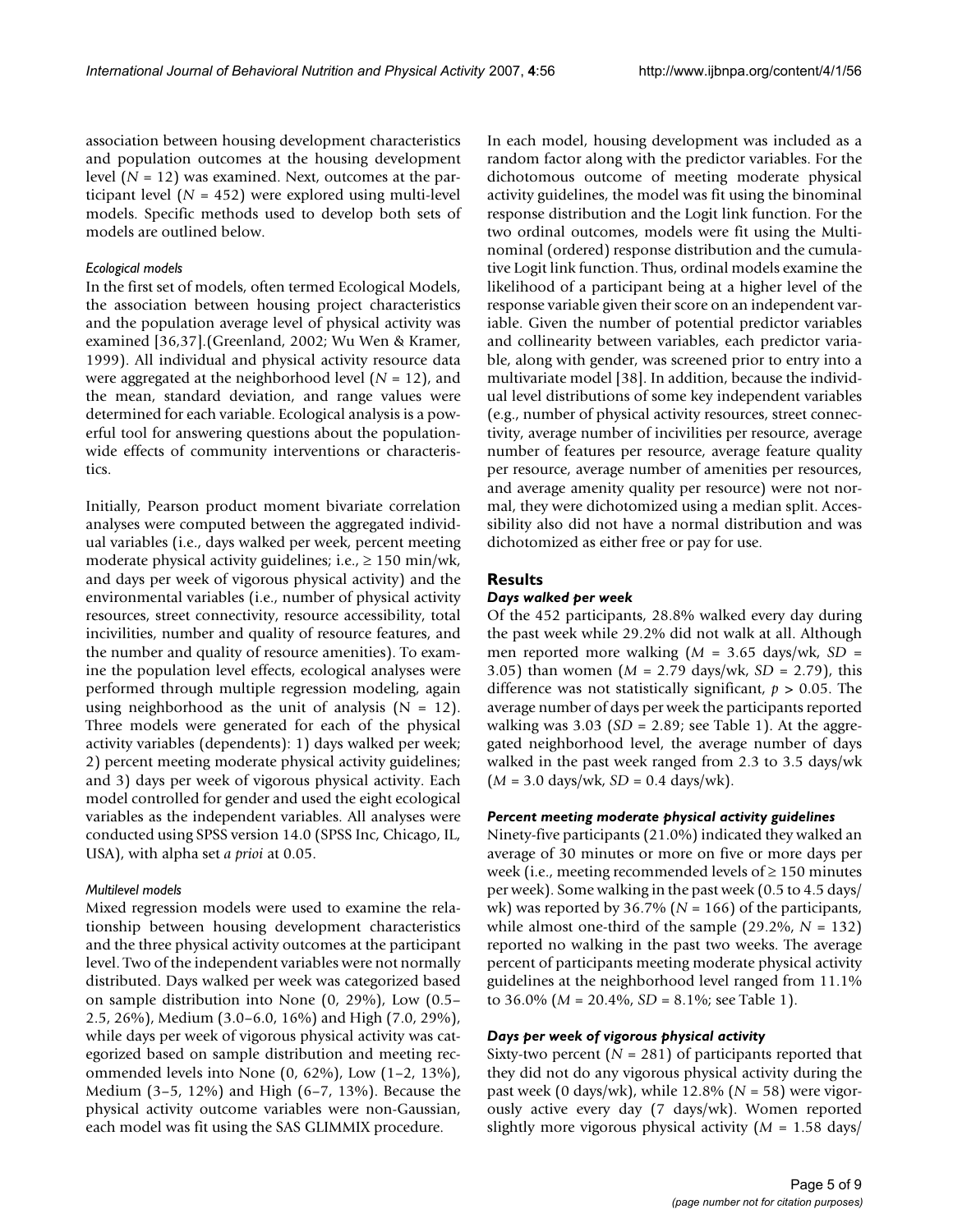wk, *SD* = 2.41) than men (*M* = 1.49 days/wk, *SD* = 2.55), but this difference was not statistically significant, *p* > 0.05. At the aggregated neighborhood level, days of vigorous physical activity performed during the past week ranged from 0.5 to 2.3 days (*M* = 1.6 days/wk, *SD* = 0.6 days/wk; see Table 1).

#### *Correlations between variables aggregated at the neighborhood level*

Correlation analyses between the ecological and physical activity variables aggregated at the neighborhood level (*N* = 12) are presented in Table 2. Greater neighborhood street connectivity ( $p < 0.01$ ) and fewer average incivilities per neighborhood (*p* < 0.05) were associated with more days walked per week. Higher street connectivity was also correlated with meeting moderate physical activity guidelines (*p* < 0.01). A greater percent of accessible physical activity resources was related to the number of days vigorous physical activity was performed during the past week  $(p < 0.05)$ .

#### *Ecological regression analyses predicting physical activity variables*

The number of neighborhood incivilities and street connectivity accounted for a significant amount (83.0%) of the variance in days walked per week ( $p = 0.001$ ) (Table 3). Connectivity exerted slightly more influence than did incivilities on days walked per week (standardized  $\beta$  = 0.672 vs. -0.540 for connectivity and incivilities, respectively). Connectivity promoted while incivilities restricted the number of days walked per week.

Connectivity also was associated with the percent of neighborhood residents meeting the moderate physical activity guidelines. Table 4 shows that street connectivity, along with the number of physical activity resources, accounted for 90.0% of the variance in the percent of neighborhood residents meeting guidelines for moderate physical activity. Neighborhoods with greater street connectivity and fewer physical activity resources had a higher percentage meeting moderate physical activity guidelines.

**Table 3: Multiple regression for days walked per week**

| Days walked per week                                   |                            |                         |                         |  |
|--------------------------------------------------------|----------------------------|-------------------------|-------------------------|--|
| Model I                                                | Standardized Beta          | T value                 | p value                 |  |
| Constant<br><b>Incivilities</b><br><b>Connectivity</b> | 2.379<br>$-0.540$<br>0.672 | 10.8<br>$-3.89$<br>4.84 | 0.001<br>0.005<br>0.001 |  |

 $F = 21.8$  (2,11);  $p < 0.001$ ;  $R^2 = 0.83$ 

PA = Physical activity

**Table 4: Multiple regression for meeting moderate physical activity (PA) guidelines**

| Percent meeting moderate PA guidelines                           |                              |                            |                         |  |  |
|------------------------------------------------------------------|------------------------------|----------------------------|-------------------------|--|--|
| Model 2<br>Standardized Beta t value<br>p value                  |                              |                            |                         |  |  |
| Constant<br><b>Connectivity</b><br><b>Number of PA resources</b> | $-0.40$<br>0.902<br>$-0.379$ | $-0.12$<br>8.40<br>$-3.53$ | 0.909<br>0.001<br>0.006 |  |  |

 $F = 39.18 (2,11); p < 0.001; R<sup>2</sup> = 0.90$ 

Physical activity resource accessibility was the only ecological variable related to days of vigorous physical activity per week (standardized  $\beta$  = 0.584). Greater accessibility (i.e., more free resources) was related to more days/wk of vigorous physical activity, and accounted for 34.0% of the variance in days/wk of vigorous physical activity (see Table 5).

#### *Multi-level model analysis predicting physical activity variables*

An examination of the mixed model results showed that days walked per week were significantly predicted by the individual variable of male gender and the neighborhood variable of street connectivity. Females walked half as many days per week as males did (*Odds Ratio* = 0.43– 0.91), while greater street connectivity resulted in 1–2 more days walked per week (*Odds Ratio* = 1.11–2.18). (See Table 6.) The percentage of participants meeting moderate physical activity guidelines was also significantly predicted by gender and street connectivity. This time, females were up to one-third less likely to meet moderate physical activity guidelines than were males (*Odds Ratio* = 0.37–0.98). Having greater street connectivity was linked to a 1.2 to 3.3 greater chance of meeting moderate physical activity guidelines (*Odds Ratio* = 1.21–3.26). (See Table 7.) There were no statistically significant predictors for days of vigorous physical activity per week (data not shown).

#### **Discussion**

As hypothesized, higher street connectivity was associated with more days of walking per week and with meeting

|                        | Table 5: Multiple regression for days per week of vigorous |
|------------------------|------------------------------------------------------------|
| physical activity (PA) |                                                            |

|                                  | Days per week of vigorous PA |              |                |  |
|----------------------------------|------------------------------|--------------|----------------|--|
| Model 3                          | Standardized Beta            | t value      | p value        |  |
| Constant<br><b>Accessibility</b> | 0.586<br>0.584               | 1.27<br>2.27 | 0.234<br>0.046 |  |

 $F = 5.17$  (2,11);  $p < 0.05$ ; R<sup>2</sup> = 0.34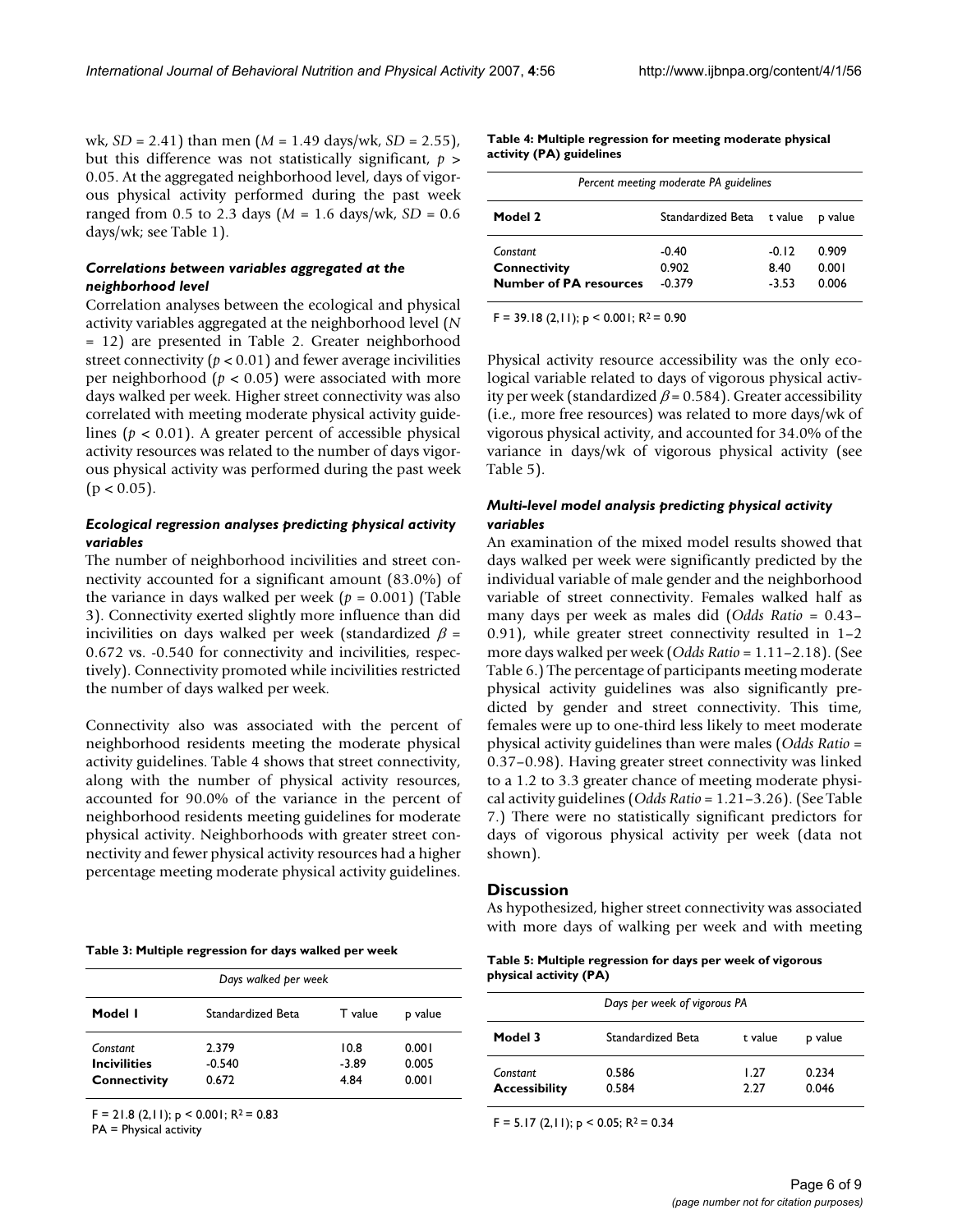| Days walked per week |            |                 |         |  |
|----------------------|------------|-----------------|---------|--|
| Model I              | Odds Ratio | 95% CI          | p-value |  |
| Gender               | 0.623      | $0.428 - 0.905$ | 0.013   |  |
| <b>Connectivity</b>  | 1.553      | $1.105 - 2.183$ | 0.011   |  |

**Table 6: Mixed model analysis for days walked per week**

moderate physical activity recommendations in all three analyses. This is consistent with recent research and is important in efforts to reduce obesity, because residents who live in more connected areas are more likely to walk or bicycle for transportation [2,18,19]. In fact, highly connected neighborhoods have residents that are 2.4 times more likely to meet recommended levels of walking [19].

Contrary to the hypothesis, having more neighborhood physical activity resources or fewer incivilities was not related to more days of vigorous physical activity. It is possible that the residents were not using their neighborhood physical activity resources for their vigorous physical activity, but this usage information was not collected. Additionally, non-statistically significant variations in the number of physical activity resources existed between neighborhoods (*Range* = 0–8, *p* > 0.05), suggesting that the lack of findings might result, in part from having too few neighborhoods to detect an effect. Lee and her colleagues [39] have found that women who live in lower SES neighborhoods may get some physical activity benefit from having physical activity resources nearby, and Parks and associates [3] have previously shown a direct relationship between the number of available physical activity resources and the likelihood of meeting physical activity guidelines among urban, low-income residents. Correlation and multiple regression results did correspond with previous research indicating that residents who lived in neighborhoods with more freely accessible physical activity resources reported more vigorous physical activity [4]. However, days per week of vigorous physical activity were not significantly predicted by any individual- or neighborhood-level variable in the multi-level model.

**Table 7: Mixed model analysis for meeting moderate physical activity (PA) guidelines**

| Percent meeting moderate PA guidelines |                |                                    |                |  |
|----------------------------------------|----------------|------------------------------------|----------------|--|
| Model 2                                | Odds Ratio     | 95% CI                             | p-value        |  |
| Gender<br><b>Connectivity</b>          | 0.602<br>1.987 | $0.370 - 0.978$<br>$1.210 - 3.263$ | 0.041<br>0.007 |  |

The multi-level models did show the impact of gender on walking and meeting moderate physical activity guidelines, with males having significantly higher rates of each than females. Previous research with older adults has shown that males report more physical activity, while females report more involvement in household activities [40]. However, another study looking at adults of all ages found similar rates of males and females who report walking regularly at 33.7% and 33.6%, respectively [41]. It is possible that the 114 males who chose to attend the health fairs in this study had higher rates of walking than other males who lived in the housing developments, but this is impossible to determine.

Overall, the self-reported rates of moderate physical activity were low, with only 21% of the participants meeting recommendations. Similar low levels have been found for African American women [1]. Individuals from lowerincome neighborhoods also have been found to have lower rates of physical activity [3,5,6]. Many of the participants walked at least some days (36.7%) or the recommended amount (21.0%) in the past week. This is not surprising, since walking is the most common type of physical activity [11]. The majority of the participants (62%) reported no vigorous physical activity and 74.8% did not meet recommended levels of vigorous physical activity. This was similar to the 2005 vigorous physical activity rates for Kansas and Missouri at 75% and 74.7%, respectively [42].

This study adds to the literature focusing on the relationship between the built environment and physical activity. Results help indicate which aspects of neighborhood quality are important in influencing behavior for lowincome public housing residents. For example, the quality of features used for physical activity and visitor amenities was not significantly related with physical activity; however, more days of walking were reported in neighborhoods with fewer incivilities. Research by Giles-Corti and Donovan indicated that the quality of the environment may be more important than income level for increased walking [4], and incivilities are easier to improve than many other environmental variables through prompt maintenance by parks and recreation departments or private facilities.

One possible reason we did not find a significant relationship in the multi-level analyses between the number of physical activity resources per neighborhood and physical activity as Parks and associates [3] did may be the low number of physical activity resources in many neighborhoods, as numbers varied from zero to eight resources. This finding is similar to previous studies that have found few physical activity resources in low-income neighborhoods [6,7].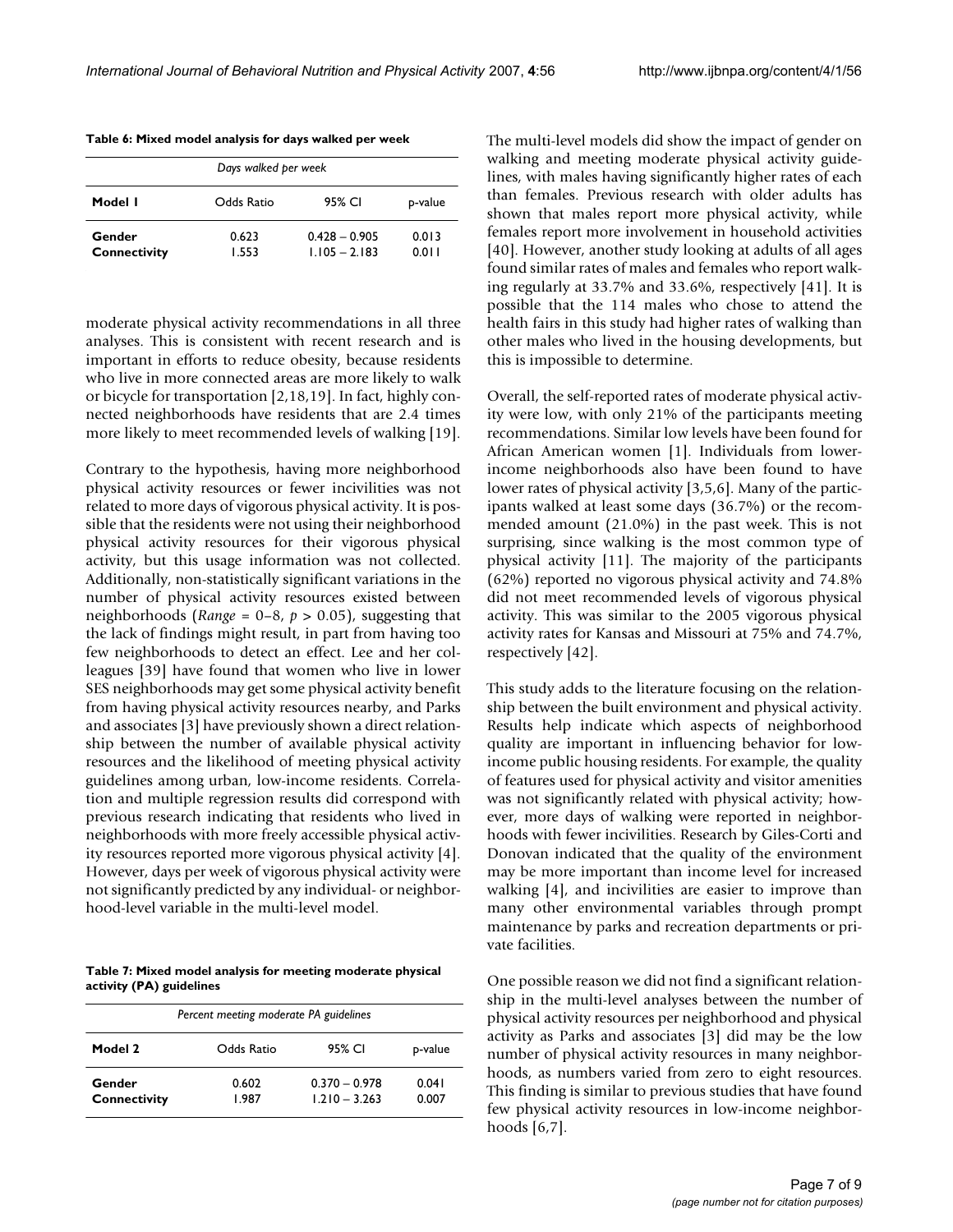*Limitations of the study and directions for future research* Although we were able to comprehensively measure aspects of physical activity resources, there were additional environmental factors (e.g., steep terrain, poor lighting, and unsafe environments, crime) that were not included in this study. People living in areas with those characteristics have reported lower physical activity rates [6,43], and it is possible that these additional environmental factors might also influence physical activity among low-income housing residents. Future research could address this question.

The questions used to measure physical activity in this study did not ask about physically active transportation or lifestyle activities that may correlate differently with the environment than leisure time physical activity. In addition, participants were not asked where they completed their physical activity. Future research should examine all of these variables to determine the exact extent of the impact of street connectivity by purpose of the physical activity. While street connectivity by road design is not easy to change, creating "cut-through" paths between culde-sacs or dead-end streets can increase connectivity for pedestrians, possibly resulting in increased non-motorized transportation or increased opportunities for walking.

The design of this study was cross-sectional and results cannot be used to indicate causal relationships. Future research could employ longitudinal designs that track environmental changes and changes in physical activity levels. This would help elucidate the specific environmental characteristics with the best capability of causing behavior change.

Since all participants in this study were low-income residents of public housing developments, it is possible that more information could be gleaned by including participants from other SES levels. Future comparisons should be made with medium and high SES neighborhoods as they have been found to have more resources and residents with higher rates of physical activity [7]. It is possible that comparisons could illuminate built environment differences that vary between SES levels.

# **Conclusion**

This study identified modifiable aspects of the built environment that affected physical activity rates for lowincome residents of public housing developments. Results of this study should be interpreted in light of the respective analyses, showing the importance of street connectivity, average incivilities, the number of physical activity resources, and resource accessibility (i.e., cost) as significant predictors of physical activity at the neighborhood level. At the more conservative, individual level, only street connectivity and male gender remained as statistically significant predictors for walking and meeting moderate physical activity guidelines. The use of comprehensive study approaches such as this are consistent with social ecological models (highly recommended for their global effects) and should provide further insight into how physical activity is influenced by environmental characteristics [44]. Those responsible for public policy can facilitate health promotion by focusing on these modifiable characteristics of the built environment at the appropriate level to create opportunities and remove barriers for physical activity. Future research could examine additional aspects of the built environment that were not included in this study, as well as make comparisons to areas of other SES levels.

# **Abbreviations**

PATH = Pathways to Health

UNDO-KC = Understanding Neighborhood Determinants of Obesity – Kansas City Study

PARA = Physical Activity Resource Assessment;

#### **Competing interests**

The author(s) declare that they have no competing interests.

# **Authors' contributions**

KMH primarily wrote the manuscript and helped with the collection of both data sets. REL provided the environmental data and intensive guidance through all phases of the manuscript development and writing. RS provided guidance with conducting the statistical analysis and writing the manuscript. GRR and JYR provided guidance for writing the manuscript and helped with the collection of both data sets. HHH provided geographic support and assisted with environmental variable construction. CKH provided guidance with the statistical analysis. WSCP provided guidance for writing the manuscript. JSA provided the individual-level data and guidance for writing the manuscript. All authors read and approved the final manuscript.

#### **Acknowledgements**

1. The PATH project was funded by a grant from the National Cancer Institute (R01CA85930) awarded to Dr. Ahluwalia.

2. The UNDO-KC study was funded by a grant from the American Heart Association, Heartland Affiliate awarded to Dr. Lee.

3. Work on this manuscript was partially supported by a grant from the National Institute of Diabetes and Digestive and Kidney Diseases (R01DK064284) awarded to Dr. Poston.